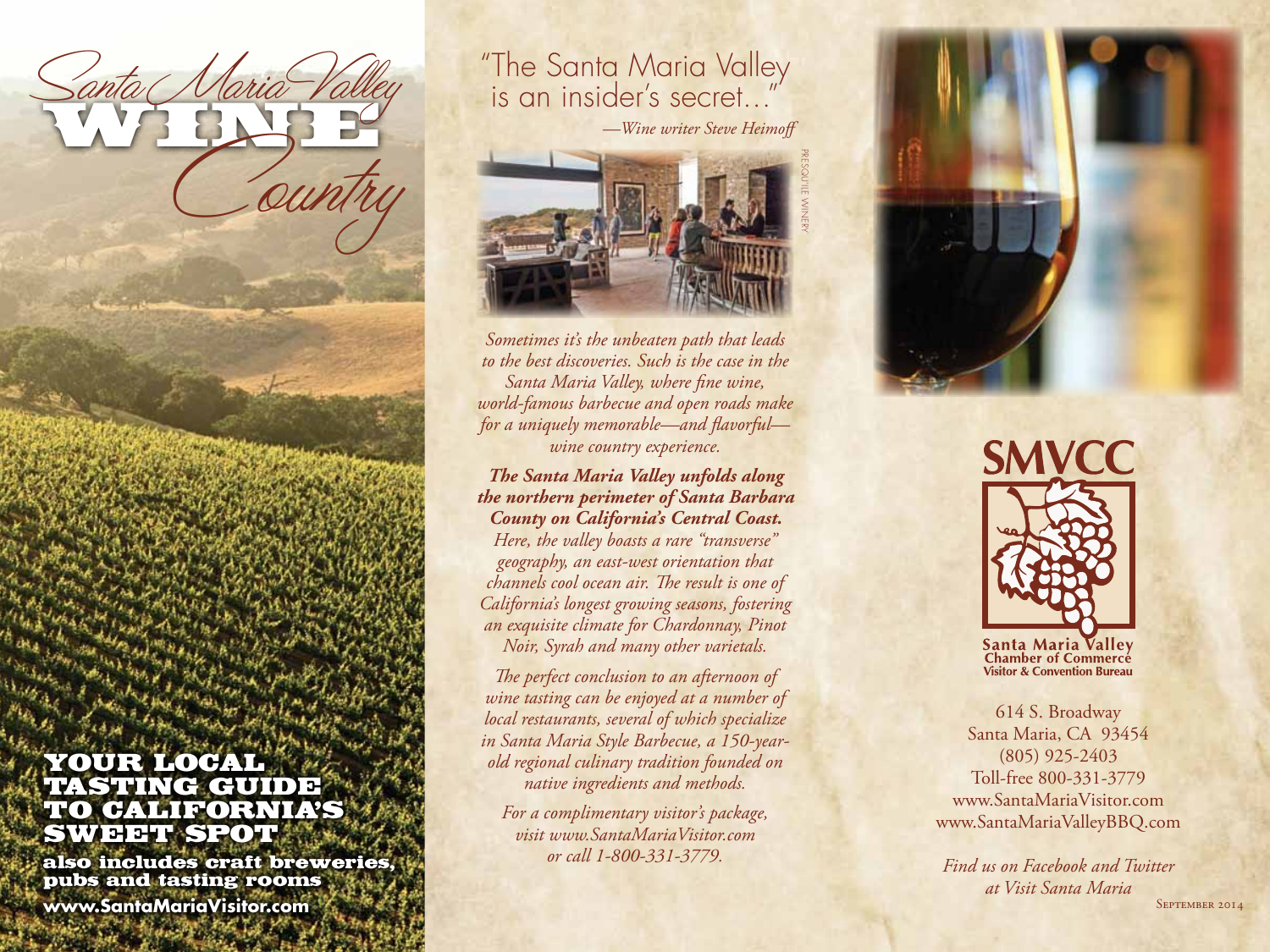





Brucher & Golden Bear Winery 2115 S. Blosser Road #118, Santa Maria • (805) 347-8720 www.brucherwinery.com

Byron Winery 2367 Alamo Pintado Avenue, Los Olivos • (805) 938-7365 www.byronwines.com

Ca' Del GreVino Cafe & Wine Bar 400 E. Clark Avenue, Orcutt • (805) 937-6400 www.Facebook.com/cadelgrevino

Cambria Winery & Vineyard 5475 Chardonnay Lane, Santa Maria • (805) 937-8091 www.cambriawines.com

Casa Dumetz 388 Bell Street, Los Alamos • (805) 344-1900 www.casadumetzwines.com

Costa de Oro Winery 1331 S. Nicholson Avenue, Santa Maria (at Stowell Road / Highway 101) • (805) 922-1468 www.cdowinery.com

COTTONWOOD CANYON Vineyard, Winery and wine caves 3940 Dominion Road, Santa Maria • (805) 937-8463 www.cottonwoodcanyon.com

Foxen Winery & Vineyard 7200 Foxen Canyon Road and 7600 Foxen Canyon Road Santa Maria • (805) 937-4251 www.foxenvineyard.com

LUcas & Lewellen Vineyards 1645 Copenhagen Drive, Solvang • (805) 686-9336 www.llwine.com

Lucia's Wine Co. 126 E. Clark Avenue, Santa Maria • (805) 332-3080 www.lucias-wine-co.com

The Market *(formerly Central City Market)*  345 Town Center East, Santa Maria • (805) 925-7766 www.centralcitymarketsm.com

Martian Ranch & Vineyard 9110 Alisos Canyon Road, Los Alamos • (805) 344-1804 www.martianvineyard.com

Old Town Market 405 E. Clark Avenue, Orcutt • (805) 937-5619 www.oldtownmarket.net

Presqu'ile Winery 5391 Presquile Drive, Santa Maria • (805) 937-8110 www.presquilewine.com

RANCHO SISQUOC WINERY 6600 Foxen Canyon Road, Santa Maria • (805) 934-4332 www.ranchosisquoc.com

Riverbench Winery 6020 Foxen Canyon Road, Santa Maria • (805) 937-8340 www.riverbench.com

The Wine Cellar & martini bar **At the Historic Santa Maria Inn**  801 S. Broadway, Santa Maria • (805) 928-7777 www.santamariainn.com

The Wine Saloon **1880 Union Hotel** 362 Bell Street, Los Alamos • (805) 344-2744 www.unionhotelvictmansion.com



*The Santa Maria Valley is not only a haven for wine drinkers . . . a growing number of breweries and pubs on the Central Coast give beer connoisseurs an opportunity to sample the brewer's art in this burgeoning and exciting local industry.* 

Old Town Market 405 E. Clark Avenue, Orcutt • (805) 937-5619 www.oldtownmarket.net

Rooney, s Irish Pub 241 S. Broadway Street, Orcutt • (805) 934-3777 www.rooneysirishpub.net

Santa Maria Brewing Co. 1451 W. Fairway Drive, Santa Maria • (805) 922-2225 www.santamariabrewingco.com

Santa Maria Brewing Co. Tap Room

115 Cuyama Lane, Nipomo • (805) 925-1555 www.santamariabrewingco.com

Shanty Irish Brewing Co. In-House Microbrew, Rooney's Irish Pub 241 S. Broadway Street, Orcutt • (805) 934-3777 www.rooneysirishpub.net